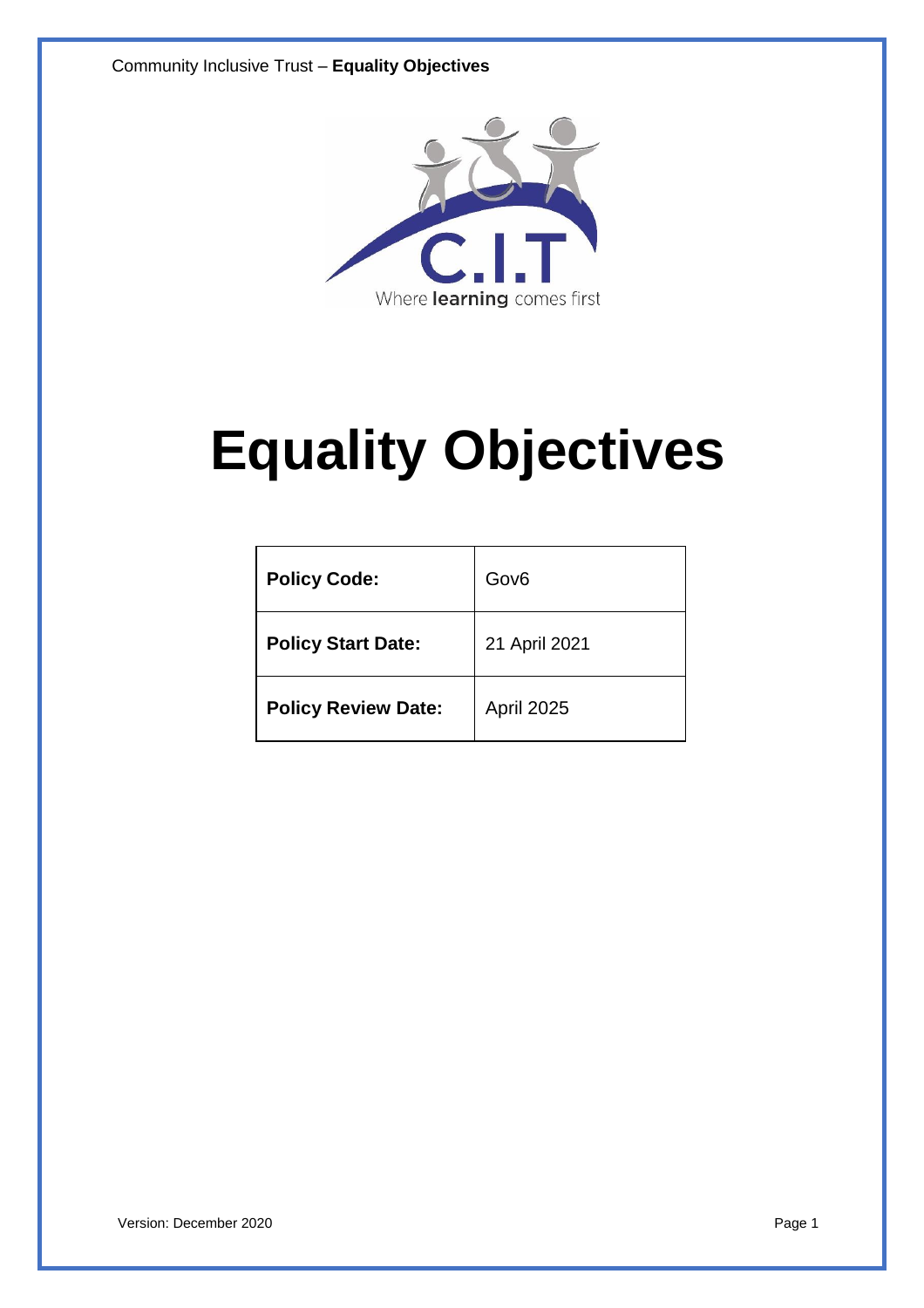- **1.** As public bodies, Academies, Free Schools and further education institutions must comply with the public sector [equality](http://www.legislation.gov.uk/ukpga/2010/15/section/149) duty in the Equality Act 2010. This means you have to:
	- Publish details of how your school complies with the public sector [equality](http://www.legislation.gov.uk/ukpga/2010/15/section/149) duty you should update this every year;
	- Publish your school's/Trust's equality objectives you should update this at least once every four years.
- **2.** You need to include details of:
	- Eliminating discrimination (see the [Equalities](http://www.legislation.gov.uk/ukpga/2010/15/contents) Act 2010);
	- Improving equality of opportunity for people with protected characteristics;
	- Consulting and involving those affected by inequality in the decisions your school or college takes to promote equality and eliminate discrimination (affected people could include parents, pupils, staff and members of the local community).

### **CIT's response to the above:**

The Equality Act 2010 requires us to publish information that demonstrates that we have due regard for the need to:

- Eliminate unlawful discrimination and other conduct that is prohibited by the Act;
- Advance equality of opportunity between people who share a protected characteristic and people who do not (the protected characteristics are age; disability; gender reassignment; marriage and civil partnership; pregnancy and maternity; race; religion or belief; sex; and sexual orientation);
- Foster good relations between people who share a protected characteristic and people who do not share it.

### **What does this mean for CIT?**

Equality is very important to CIT and our intent is to create a culture which celebrates diversity and champions equality and inclusion. We ensure that we are mindful of equality, and compliant with the legislation in all of our policies and procedures. It is the Trust's culture, ethos and values which provide the foundations upon which policy and practice are built.

As a Multi-Academy Trust, we have chosen to have a set of overarching equality objectives that we will look to achieve over the next four years. The Trust Board monitors progress towards achieving these objectives through aligning them to the Trust's Strategic Plan and a range of reporting methods. Each of our schools have adopted the same set of objectives and their Local School Boards (LSBs) are tasked with monitoring the progress made by their school towards these objectives - within the remit of their own context and communities.

We have formed these objectives by identifying what is important for us as Trust to focus on for both our pupils and our staff over the next four years.

You will find details of these objectives in the document below.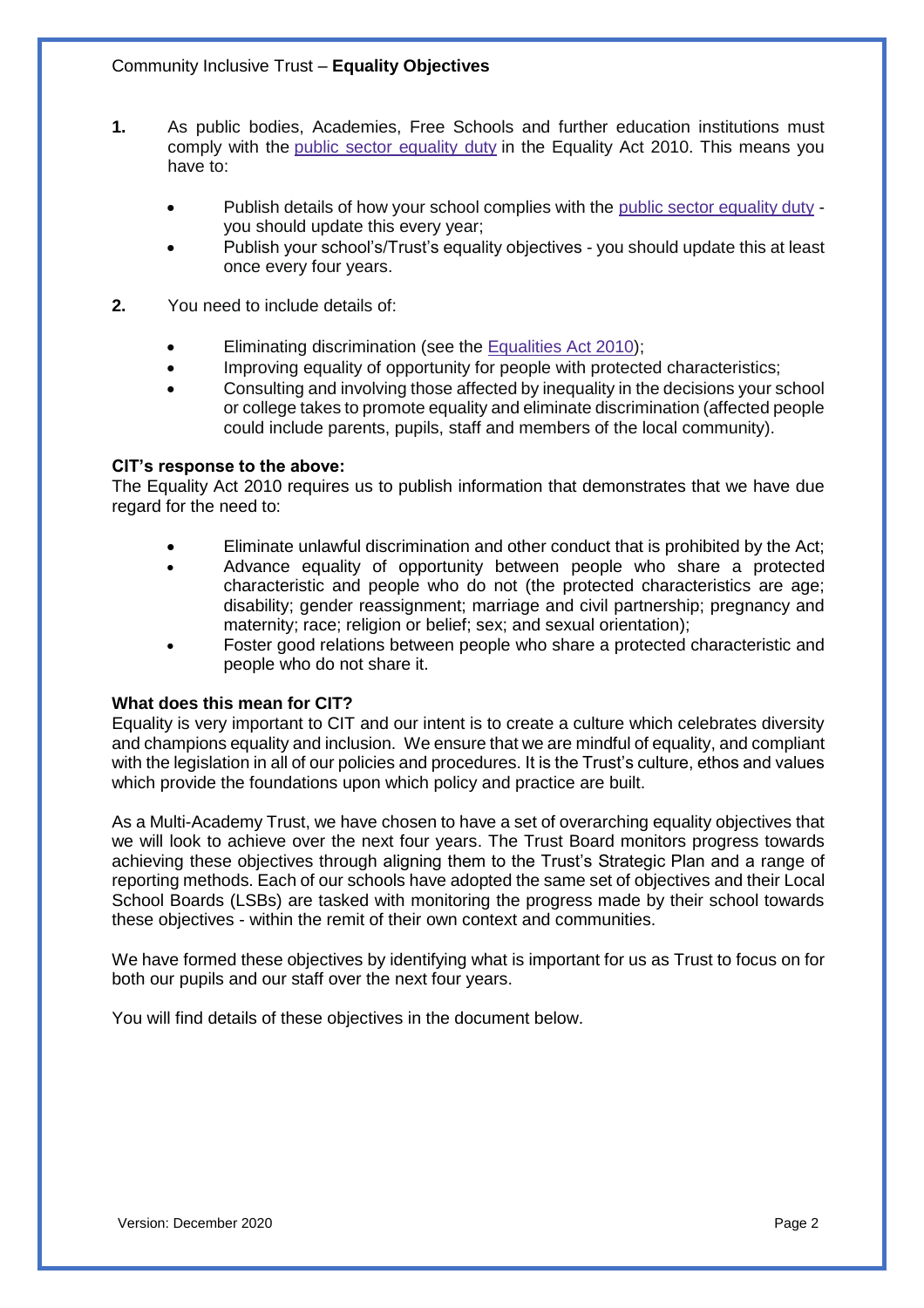## Community Inclusive Trust – **Equality Objectives**

| <b>Objective</b>                                                                                                                | <b>Actions</b>                                                                                                                                                                                                                                               | Lead(s)                                                                                 | <b>Reporting</b><br><b>Channels</b>                                      |
|---------------------------------------------------------------------------------------------------------------------------------|--------------------------------------------------------------------------------------------------------------------------------------------------------------------------------------------------------------------------------------------------------------|-----------------------------------------------------------------------------------------|--------------------------------------------------------------------------|
| <b>EDUCATIONAL,</b><br><b>CARE &amp;</b><br><b>SAFEGUARDING</b><br><b>OBJECTIVES</b>                                            |                                                                                                                                                                                                                                                              |                                                                                         |                                                                          |
| To ensure all<br>pupils have<br>equality of<br>opportunity and<br>access to the<br>of education and<br>care.                    | Provision of bespoke education<br>pathways to ensure very pupil<br>can achieve their potential                                                                                                                                                               | Directors of<br>Education and Head DoE SOAP<br><b>Teachers</b>                          | <b>Ofsted Reports</b><br><b>Health Checks</b><br><b>LSBs</b>             |
|                                                                                                                                 | Continued focus on the improved<br>attainment and attendance of<br>SEND, EAL and pupil premium<br>pupils                                                                                                                                                     | Directors of<br>Education and Head Health Checks<br><b>Teachers</b>                     | <b>Ofsted Reports</b><br>DoE SOAP<br>LSBs                                |
|                                                                                                                                 | highest standards Develop progress measures for<br>pupils with SEND that<br>meaningfully contribute improved<br>lifelong outcomes                                                                                                                            | Director of<br><b>Education (Special)</b><br>and Special School<br><b>Head Teachers</b> | <b>Ofsted Reports</b><br>DoE SOAP<br><b>Health Checks</b><br><b>LSBs</b> |
|                                                                                                                                 | Sharing of success stories from<br>previous pupils and staff and<br>encourage pupils to think big                                                                                                                                                            | Heads of<br>Communications<br>and Head Teachers                                         | Newsletters and<br>websites<br>LSBs                                      |
| To ensure all<br>curriculums are<br>broad and<br>balanced, and<br>reflect the<br>importance of<br>equalities and<br>inclusivity | Review the extent to which<br>curriculums used across the Trust<br>actively promote equality and the<br>celebrate differences in race,<br>religion, belief, gender or gender<br>identity, sex, marital or civil<br>status, pregnancy, disability and<br>age. | Directors of<br><b>Education and Head</b><br><b>Teachers</b>                            | <b>Ofsted</b><br>DoE SOAP<br><b>Health Checks</b><br>LSBs                |
| <b>Embrace the</b><br>differences in the<br>way individual<br>schools work and<br>develop                                       | Ensure senior staff from across<br>the Trust engage in peer review<br>and Health Check processes both<br>internally and externally to the<br>Trust.                                                                                                          | Directors of<br>Education                                                               | <b>Health Checks</b><br>NLE, SLE<br>deployments<br><b>LSBs</b>           |
|                                                                                                                                 | Develop opportunities to share<br>innovative and best practice from<br>across the Trust and external<br>high performing schools.                                                                                                                             | Directors of<br><b>Education and Head</b><br>Teachers                                   | <b>Health Checks</b><br>Moderation<br>meeting reports<br>through LEARN   |
| <b>OPERATIONAL</b><br><b>OBJECTIVES</b>                                                                                         |                                                                                                                                                                                                                                                              |                                                                                         |                                                                          |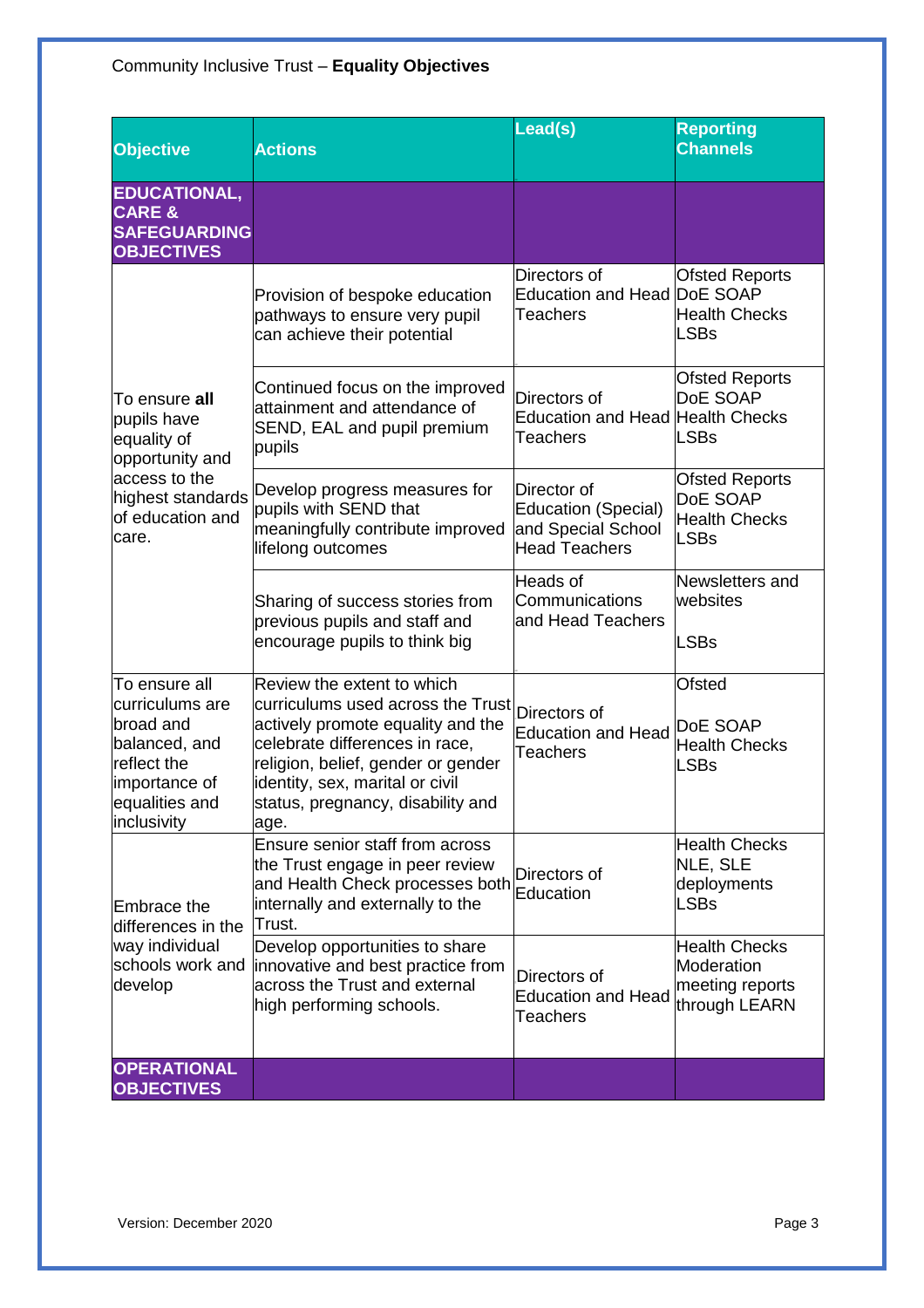| To ensure staff<br>and potential staff<br>have equality of<br>opportunity | Keep all staffing related policies<br>under review and assess their<br>impact on equality of opportunity                                                                                | Director of HR                                                                           | HR reporting to<br><b>HR&amp;S Committee</b><br><b>LSBs</b>                                                                       |
|---------------------------------------------------------------------------|-----------------------------------------------------------------------------------------------------------------------------------------------------------------------------------------|------------------------------------------------------------------------------------------|-----------------------------------------------------------------------------------------------------------------------------------|
|                                                                           | Undertake an analysis of the<br>breadth of diversity in staffing<br>across the Trust and assess the<br>extent to which staff teams reflect<br>the communities they serve.               | Director of HR                                                                           | HR reporting to<br><b>HR&amp;S Committee</b><br><b>LSBs</b>                                                                       |
|                                                                           | Review strategies used to<br>encourage and promote<br>applications from people with<br>diverse backgrounds and<br>characteristics.                                                      | Director of HR                                                                           | HR reporting to<br><b>HR&amp;S Committee</b>                                                                                      |
|                                                                           | Review and respond to emergent<br>issues highlighted within the<br>annual Gender Pay Gap<br>reporting.                                                                                  | Director of HR                                                                           | HR reporting to<br><b>HR&amp;S Committee</b>                                                                                      |
| feel they are<br>treated fairly                                           | Review responses from the Staff<br>To ensure all staff Well-Being survey and develop<br>both policy and practice to<br>eliminate and mitigate against<br>equality related issues cited. | Director of<br>Safeguarding and<br>Well-Being                                            | HR reporting to<br><b>HR&amp;S Committee</b><br><b>LSBs</b>                                                                       |
| <b>For CIT</b><br>Academies and<br>offices to be<br>made accessible       | Engage fully with contractors and<br>architects across all CIT build and<br>redevelopments projects,<br>maintaining a constant focus on<br>improving and ensuring<br>accessibility.     | Director of<br>Operations and<br>Governance,<br>Estates Manager,<br><b>Head Teachers</b> | <b>Estates Condition</b><br>Reporting<br><b>Estates H&amp;S</b><br>Reporting                                                      |
|                                                                           | To identify the least accessible<br>buildings and understand the<br>impact on the community                                                                                             | Director of<br>Operations and<br>Governance,<br>Estates Manager,<br><b>Head Teachers</b> | School<br><b>Accessibility</b><br><b>Policies</b><br><b>Estates Condition</b><br>Reporting<br><b>Estates H&amp;S</b><br>Reporting |
|                                                                           | Accessibility to be included in the<br>capital work plan reviews                                                                                                                        | Director of<br>Operations and<br>Governance,<br>Estates Manager,<br><b>Head Teachers</b> | As above +<br><b>SCA Distribution</b><br>and Progression<br>Reporting                                                             |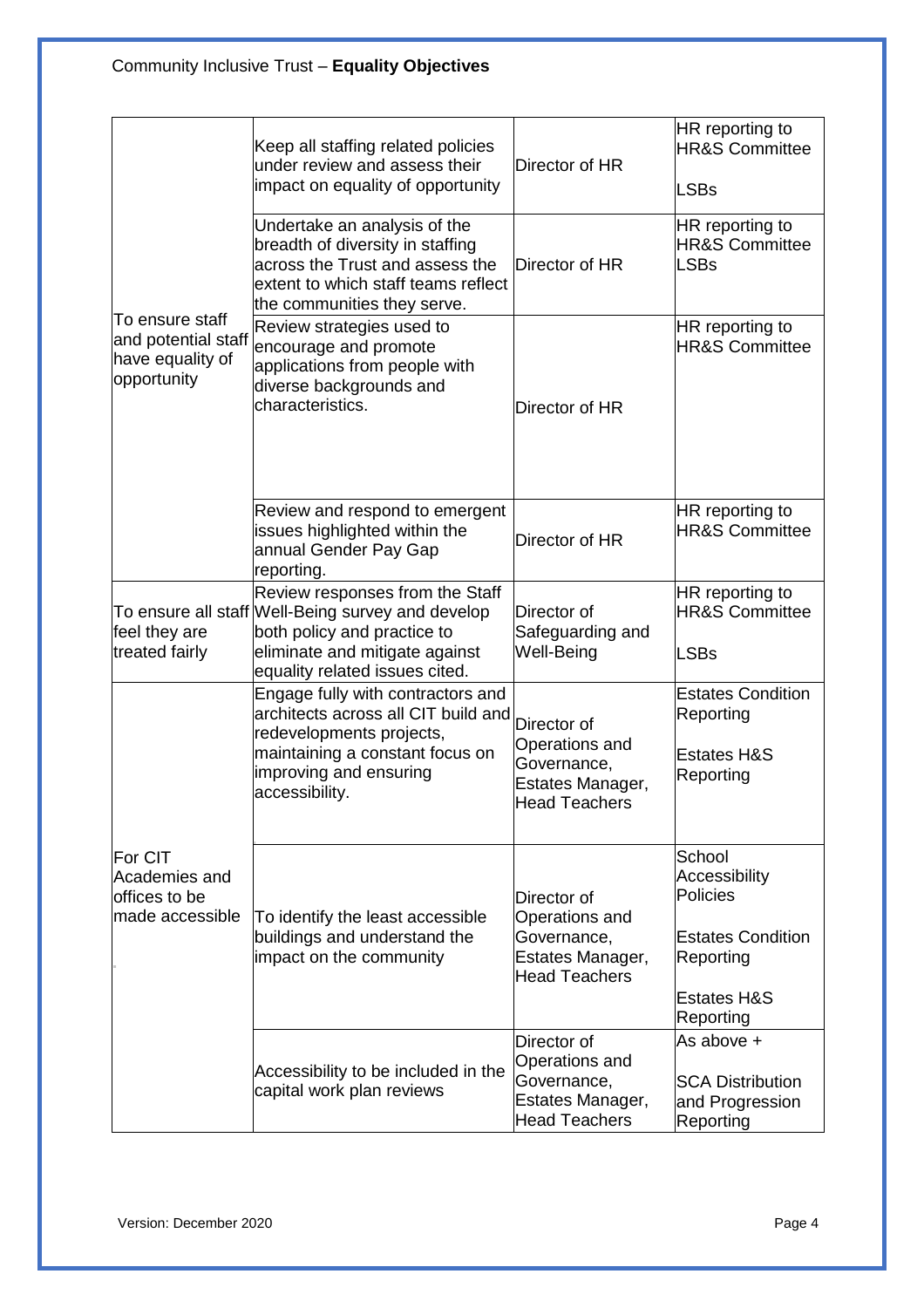|                                                                                                                                        | Ensure the relocation of the<br>Central Services Hub and LEARN Director of<br>considers accessibility before<br>completion | <b>Operations and</b><br>Governance,<br><b>Estates Manager</b> | <b>Estates Condition</b><br>Reporting<br><b>CEO Reporting</b>  |
|----------------------------------------------------------------------------------------------------------------------------------------|----------------------------------------------------------------------------------------------------------------------------|----------------------------------------------------------------|----------------------------------------------------------------|
| To ensure the<br>Trust's business<br>and procurement<br>activities are<br>ethically sound<br>land rooted in<br>lfairness and<br>equity | Ensure full implementation of the<br><b>Trust's Ethical Procurement</b><br>Policy and working practices.                   | <b>Procurement and</b><br><b>Analytics Manager</b>             | Annual<br>Procurement<br><b>Strategy Progress</b><br>Reporting |